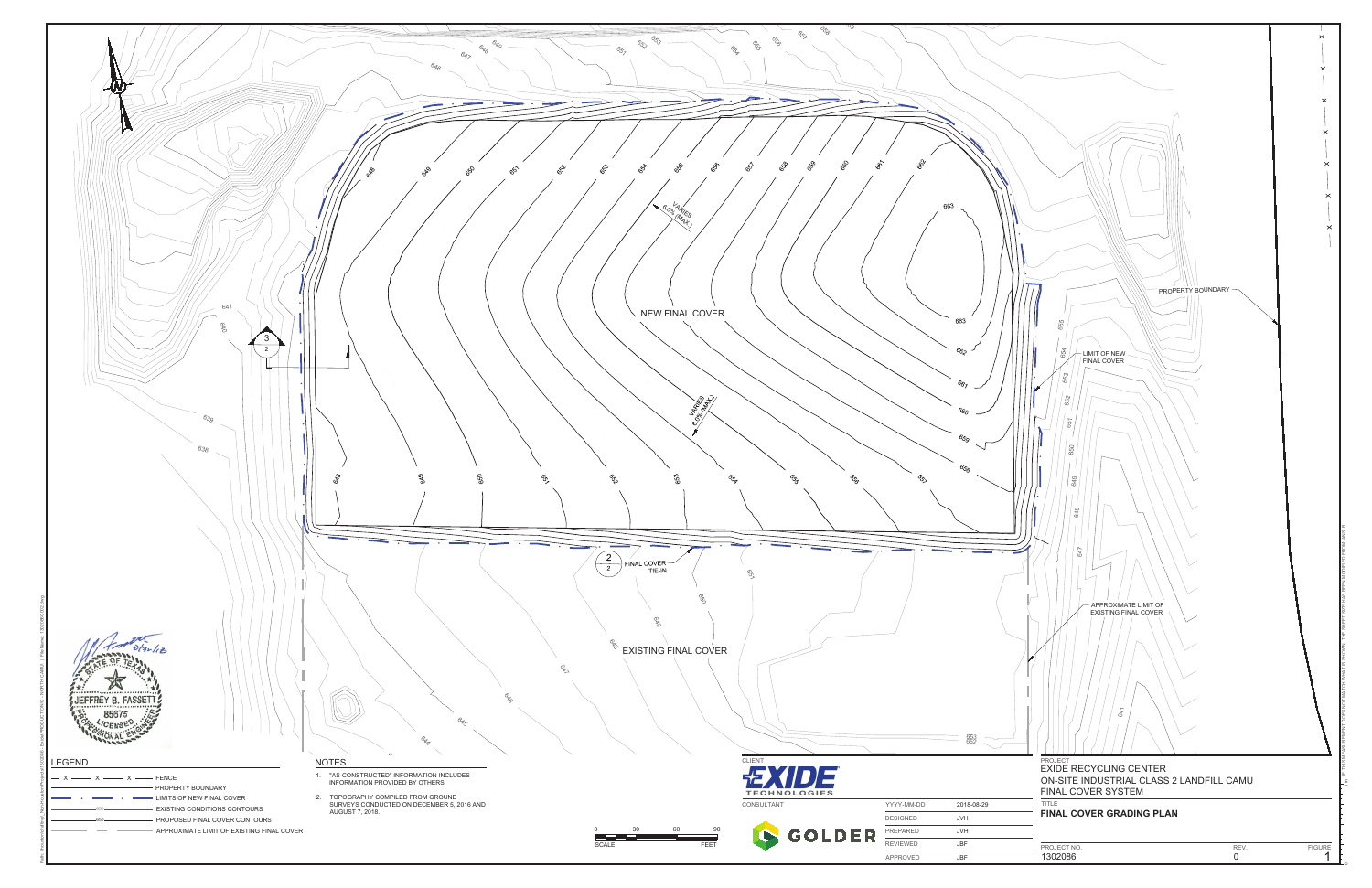

1 in

IF THIS MEASUREMENT DOES NOT MATCH WHAT IS SHOWN, THE SHEET SIZE HAS BEEN MODIFIED FROM: ANSI B

Path: \\houston\drafting\\_Non-Houston Projects\1302086 - Exide\PRODUCTION\C - NORTH CAMU\ | File Name: 1302086C003.dwg

|       | 18" TOPSOIL COVER<br>18" GENERAL CLEAN FILL<br>NONWOVEN GEOTEXTILE<br>40 mil HDPE GEOMEMBRANE<br>- GCL |  |
|-------|--------------------------------------------------------------------------------------------------------|--|
|       | 11 11 11 11 11 11<br>┯┱┯┯┱                                                                             |  |
| WASTE |                                                                                                        |  |
|       | PROJECT<br><b>EXIDE RECYCLING CENTER</b><br>ON-SITE INDUSTRIAL CLASS 2 LAND<br>FINAL COVER SYSTEM      |  |
|       | TITLE<br><b>FINAL COVER DETAILS</b>                                                                    |  |

| CT NO. |  |
|--------|--|
| 086    |  |
|        |  |

REV. FIGURE<br>0 2